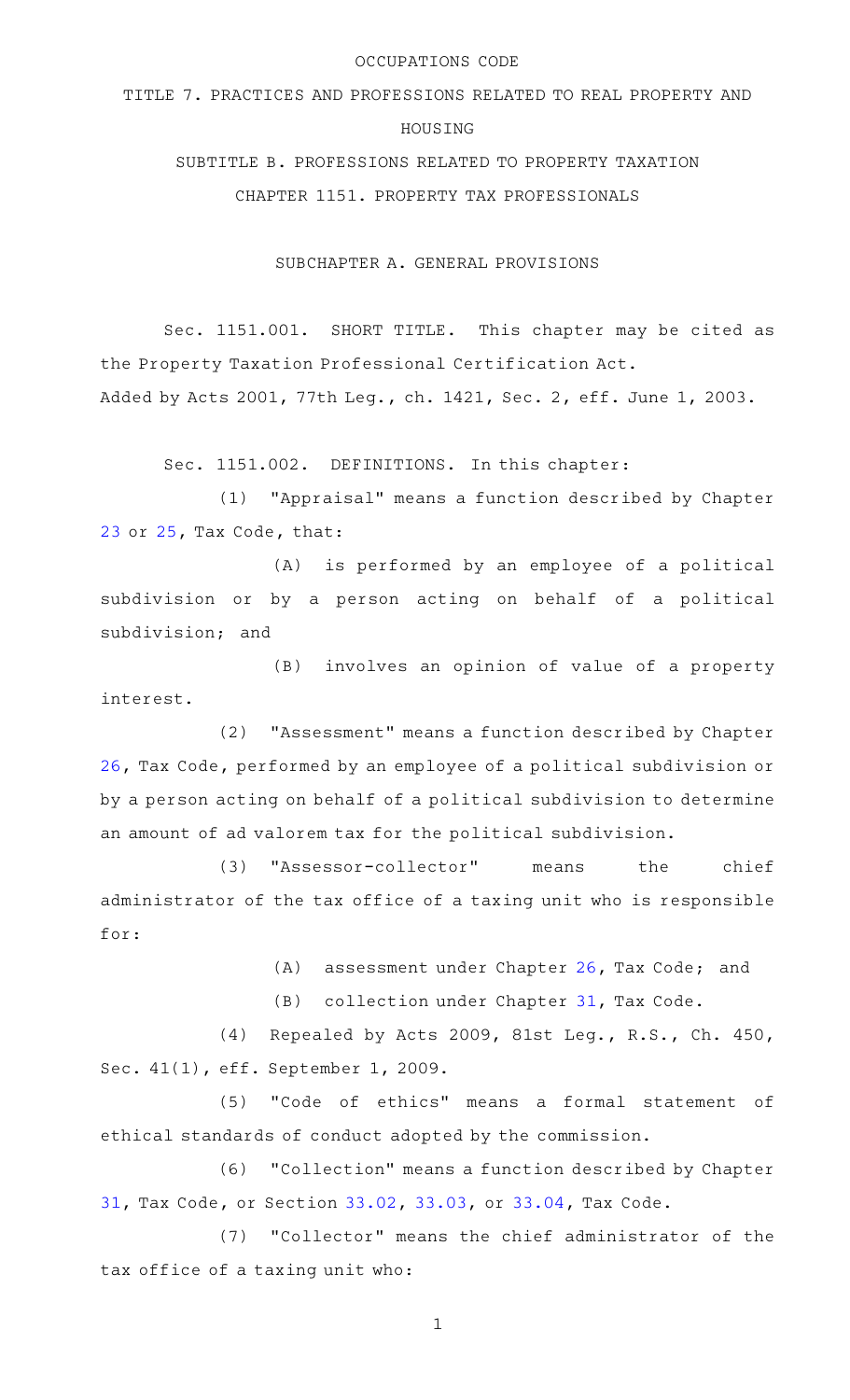(A) is responsible for collection under Chapter [31](http://www.statutes.legis.state.tx.us/GetStatute.aspx?Code=TX&Value=31), Tax Code; and

 $(B)$  is not responsible for assessment.

(7-a) "Commission" means the Texas Commission of Licensing and Regulation.

(7-b) "Committee" means the Texas Tax Professional Advisory Committee.

(7-c) "Department" means the Texas Department of Licensing and Regulation.

 $(8)$  "Governing body" means the governing body of a taxing unit as defined by Section [1.04,](http://www.statutes.legis.state.tx.us/GetStatute.aspx?Code=TX&Value=1.04) Tax Code.

Added by Acts 2001, 77th Leg., ch. 1421, Sec. 2, eff. June 1, 2003. Amended by:

Acts 2009, 81st Leg., R.S., Ch. 450 (H.B. [2447](http://www.legis.state.tx.us/tlodocs/81R/billtext/html/HB02447F.HTM)), Sec. 1, eff. September 1, 2009.

Acts 2009, 81st Leg., R.S., Ch. 450 (H.B. [2447\)](http://www.legis.state.tx.us/tlodocs/81R/billtext/html/HB02447F.HTM), Sec. 41(1), eff. September 1, 2009.

Sec. 1151.003. APPLICABILITY. This chapter does not apply to a county assessor-collector described by Section [14,](http://www.statutes.legis.state.tx.us/GetStatute.aspx?Code=CN&Value=8.14) Article VIII, Texas Constitution, or an employee of the county assessor-collector.

Added by Acts 2013, 83rd Leg., R.S., Ch. 429 (S.B. [546](http://www.legis.state.tx.us/tlodocs/83R/billtext/html/SB00546F.HTM)), Sec. 2, eff. June 14, 2013.

Sec. 1151.004. PROHIBITION AGAINST REQUIRING UNPROFESSIONAL CONDUCT. (a) An appraisal district board of directors or a governing body may not, as a necessity for employment, require an appraiser, assessor, or collector to:

(1) act in an unprofessional manner; or

(2) violate this chapter.

(b) The department shall thoroughly investigate a complaint of a violation of this section.

Added by Acts 2001, 77th Leg., ch. 1421, Sec. 2, eff. June 1, 2003. Amended by:

Acts 2009, 81st Leg., R.S., Ch. 450 (H.B. [2447](http://www.legis.state.tx.us/tlodocs/81R/billtext/html/HB02447F.HTM)), Sec. 2, eff. September 1, 2009.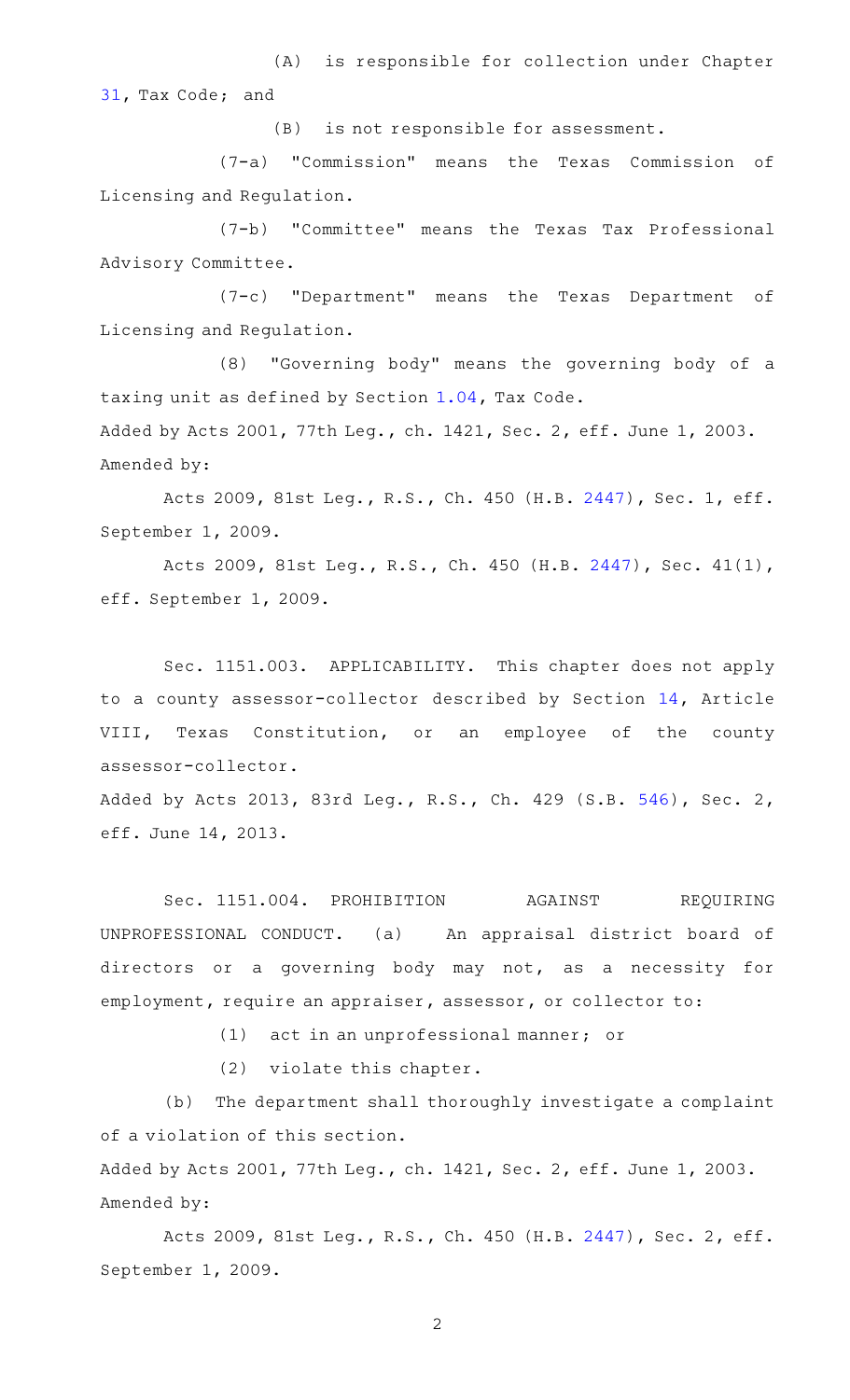## SUBCHAPTER B. TEXAS TAX PROFESSIONAL ADVISORY COMMITTEE

Sec. 1151.051. MEMBERSHIP. (a) The Texas Tax Professional Advisory Committee consists of seven members appointed by the presiding officer of the commission with the approval of the commission as follows:

(1) two members who are certified under this chapter as registered professional appraisers;

 $(2)$  two members who are certified under this chapter as registered Texas collectors or registered Texas assessors; and

(3) three members who represent the public.

(b) A vacancy on the committee is filled in the same manner as the original appointment for the unexpired portion of the term.

(c) The presiding officer of the commission shall designate one member of the committee as the presiding officer.

(d) Each appointment to the committee shall be made without regard to the race, color, disability, sex, religion, age, or national origin of the appointee.

(e) Section [2110.008](http://www.statutes.legis.state.tx.us/GetStatute.aspx?Code=GV&Value=2110.008), Government Code, does not apply to the committee.

Added by Acts 2001, 77th Leg., ch. 1421, Sec. 2, eff. June 1, 2003. Amended by Acts 2003, 78th Leg., ch. 815, Sec. 2, eff. Sept. 1, 2003.

Added by Acts 2001, 77th Leg., ch. 1421, Sec. 2, eff. June 1, 2003. Amended by Acts 2003, 78th Leg., ch. 1170, Sec. 43.01, eff. Sept. 1, 2003.

Reenacted and amended by Acts 2009, 81st Leg., R.S., Ch. 450 (H.B. [2447](http://www.legis.state.tx.us/tlodocs/81R/billtext/html/HB02447F.HTM)), Sec. 4, eff. September 1, 2009.

Sec. 1151.0511. PUBLIC MEMBER ELIGIBILITY. A person may not be a public member of the committee if the person or the person 's spouse:

 $(1)$  is registered, certified, or licensed by a regulatory agency in the field of property tax appraisal, assessment, or collection;

(2) is employed by or participates in the management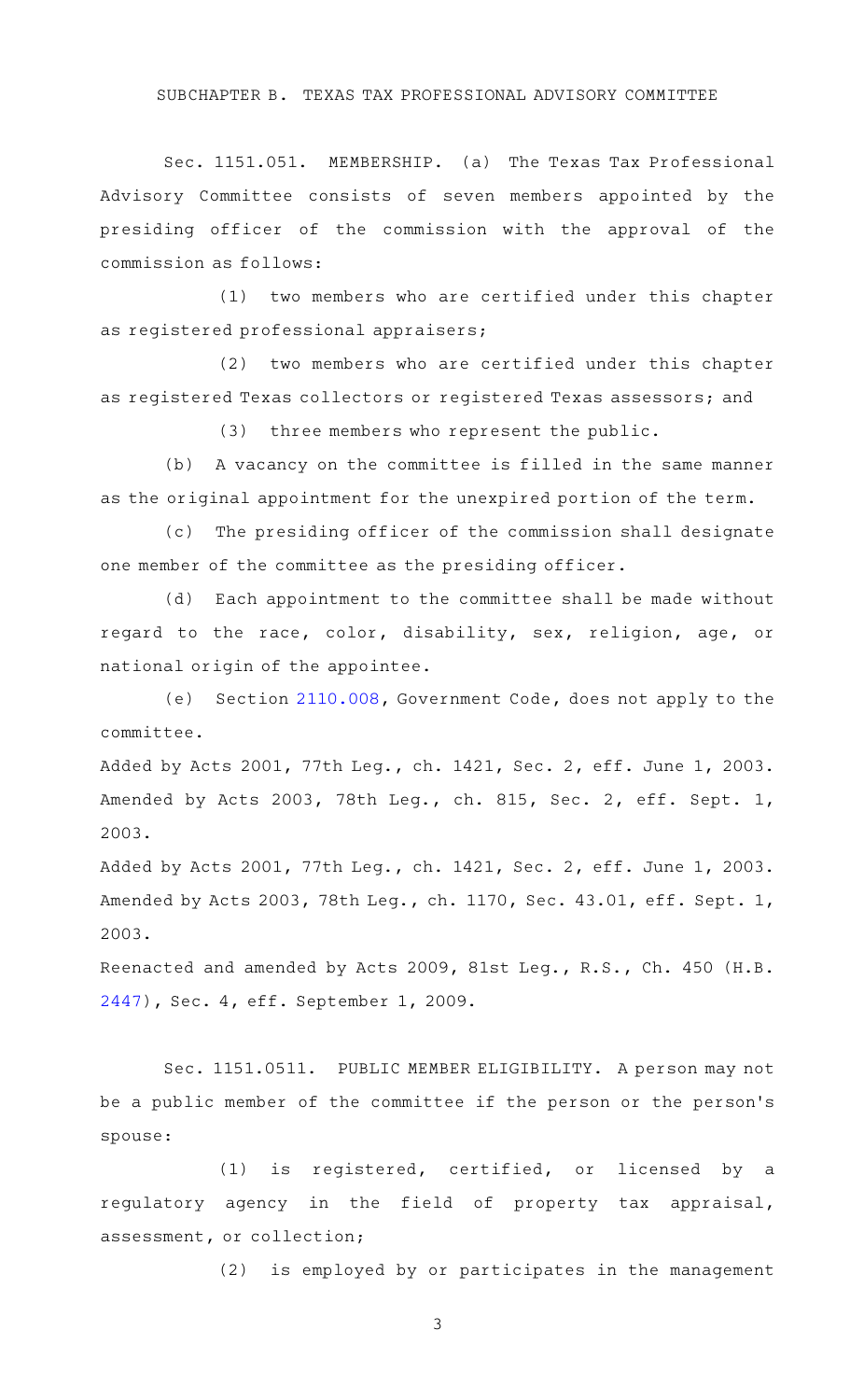of a business entity or other organization regulated by or receiving money from the department;

(3) owns or controls, directly or indirectly, more than a 10 percent interest in a business entity or other organization regulated by or receiving money from the department;

(4) uses or receives a substantial amount of tangible goods, services, or money from the department other than compensation or reimbursement authorized by law for committee membership, attendance, or expenses; or

(5) at any time has served on an appraisal review board.

Added by Acts 2003, 78th Leg., ch. 815, Sec. 3, eff. Sept. 1, 2003. Amended by:

Acts 2009, 81st Leg., R.S., Ch. 450 (H.B. [2447](http://www.legis.state.tx.us/tlodocs/81R/billtext/html/HB02447F.HTM)), Sec. 5, eff. September 1, 2009.

Sec. 1151.0512. MEMBERSHIP AND EMPLOYEE RESTRICTIONS. (a) In this section, "Texas trade association" means a cooperative and voluntarily joined statewide association of business or professional competitors in this state designed to assist its members and its industry or profession in dealing with mutual business or professional problems and in promoting their common interest.

(b) A person may not be a member of the committee if:

(1) the person is an officer, employee, or paid consultant of a Texas trade association in the field of property tax appraisal, assessment, or collection; or

 $(2)$  the person's spouse is an officer, manager, or paid consultant of a Texas trade association in the field of property tax appraisal, assessment, or collection.

(c) A person may not be a member of the committee if the person or the person 's spouse is required to register as a lobbyist under Chapter [305,](http://www.statutes.legis.state.tx.us/GetStatute.aspx?Code=GV&Value=305) Government Code, because of the person's activities for compensation on behalf of a profession related to the operation of the committee or the department. Added by Acts 2003, 78th Leg., ch. 815, Sec. 3, eff. Sept. 1, 2003. Amended by: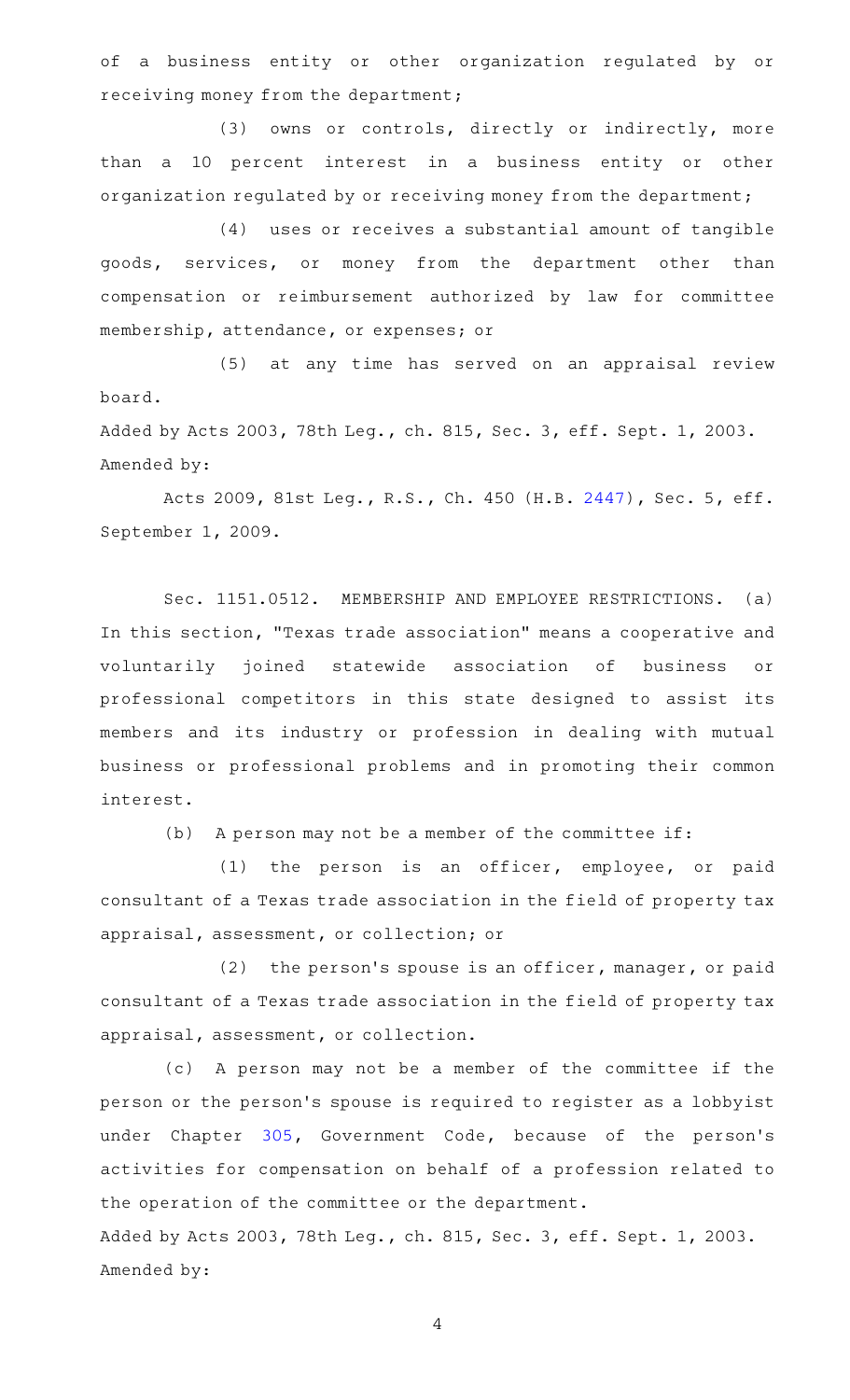Acts 2009, 81st Leg., R.S., Ch. 450 (H.B. [2447](http://www.legis.state.tx.us/tlodocs/81R/billtext/html/HB02447F.HTM)), Sec. 6, eff. September 1, 2009.

Sec. 1151.052. TERMS. Committee members serve six-year terms, with the terms of one or two members expiring on March 1 of each odd-numbered year.

Added by Acts 2001, 77th Leg., ch. 1421, Sec. 2, eff. June 1, 2003. Amended by Acts 2003, 78th Leg., ch. 815, Sec. 4, eff. Sept. 1, 2003; Acts 2003, 78th Leg., ch. 1170, Sec. 43.02, eff. Sept. 1, 2003.

Amended by:

Acts 2009, 81st Leg., R.S., Ch. 450 (H.B. [2447](http://www.legis.state.tx.us/tlodocs/81R/billtext/html/HB02447F.HTM)), Sec. 7, eff. September 1, 2009.

Sec. 1151.055. COMPENSATION; REIMBURSEMENT. (a) A committee member may not receive compensation for the member 's services.

(b) Repealed by Acts 2009, 81st Leg., R.S., Ch. 450, Sec. 41(5), eff. September 1, 2009.

Added by Acts 2001, 77th Leg., ch. 1421, Sec. 2, eff. June 1, 2003. Amended by:

Acts 2009, 81st Leg., R.S., Ch. 450 (H.B. [2447](http://www.legis.state.tx.us/tlodocs/81R/billtext/html/HB02447F.HTM)), Sec. 8, eff. September 1, 2009.

Acts 2009, 81st Leg., R.S., Ch. 450 (H.B. [2447\)](http://www.legis.state.tx.us/tlodocs/81R/billtext/html/HB02447F.HTM), Sec. 41(5), eff. September 1, 2009.

## SUBCHAPTER C. DUTIES OF COMMISSION, EXECUTIVE DIRECTOR, DEPARTMENT, AND ADVISORY COMMITTEE

Sec. 1151.101. FEES. The commission, with the advice of the committee, shall establish fees under this chapter in amounts reasonable and necessary to cover the costs of administering the programs and activities under this chapter.

Added by Acts 2009, 81st Leg., R.S., Ch. 450 (H.B. [2447\)](http://www.legis.state.tx.us/tlodocs/81R/billtext/html/HB02447F.HTM), Sec. 10, eff. September 1, 2009.

Sec. 1151.1015. ASSISTANCE FROM COMPTROLLER. The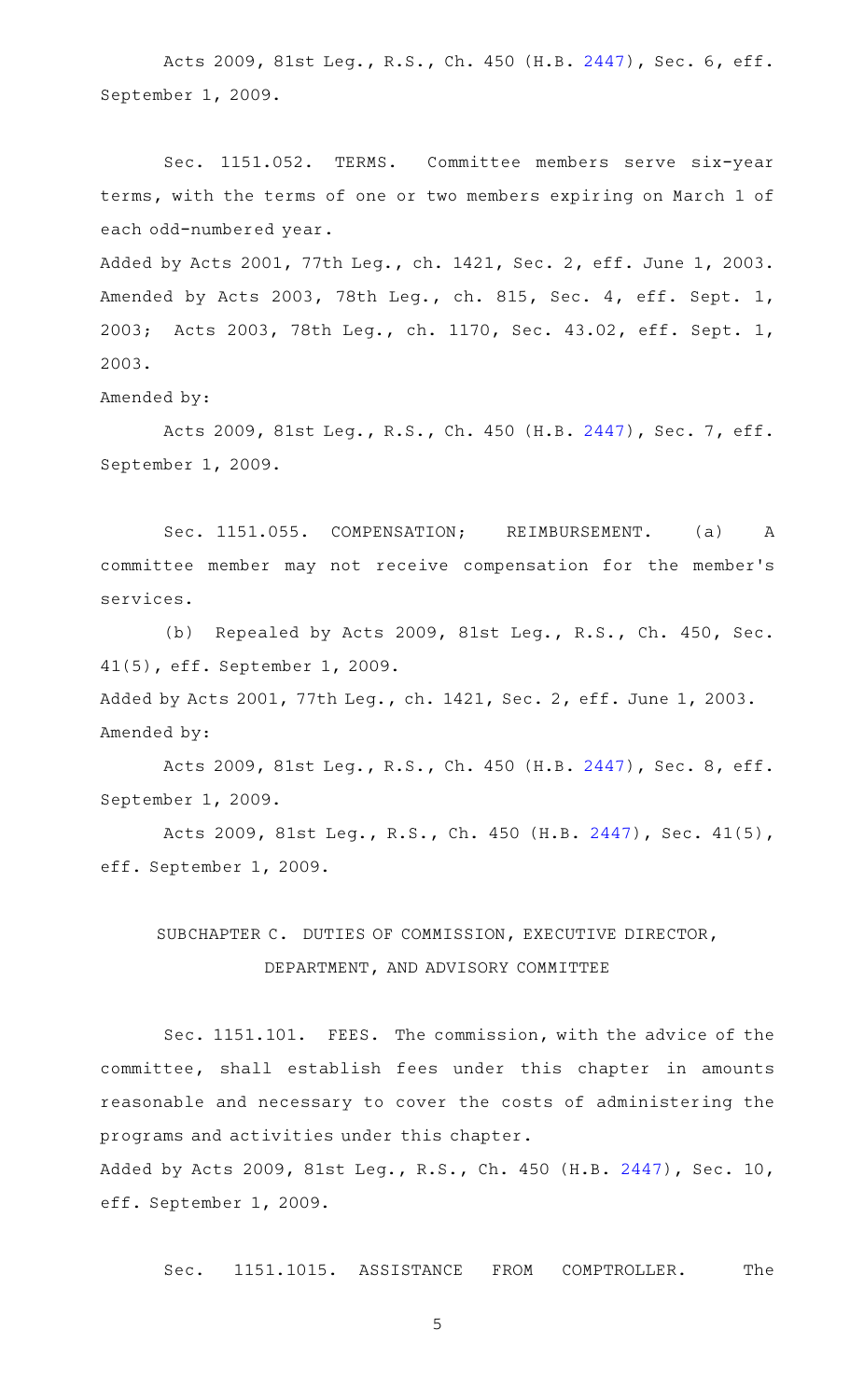comptroller shall enter into a memorandum of understanding with the department under which the comptroller shall provide:

(1) information on the educational needs of and opportunities for tax professionals;

(2) review and approval of all required educational courses, examinations, and continuing education programs for registrants;

(3) a copy of any report issued by the comptroller under Section [5.102,](http://www.statutes.legis.state.tx.us/GetStatute.aspx?Code=TX&Value=5.102) Tax Code, and if requested by the department a copy of any work papers or other documents collected or created in connection with a report issued under that section; and

(4) information and assistance regarding administrative proceedings conducted under the commission 's rules or this chapter.

Added by Acts 2003, 78th Leg., ch. 815, Sec. 8, eff. Sept. 1, 2003. Amended by:

Acts 2009, 81st Leg., R.S., Ch. 450 (H.B. [2447\)](http://www.legis.state.tx.us/tlodocs/81R/billtext/html/HB02447F.HTM), Sec. 11, eff. September 1, 2009.

Sec. 1151.102. GENERAL RULEMAKING AUTHORITY. The commission may adopt and enforce rules necessary for the performance of the department 's duties. Added by Acts 2001, 77th Leg., ch. 1421, Sec. 2, eff. June 1, 2003. Amended by:

Acts 2009, 81st Leg., R.S., Ch. 450 (H.B. [2447\)](http://www.legis.state.tx.us/tlodocs/81R/billtext/html/HB02447F.HTM), Sec. 12, eff. September 1, 2009.

Sec. 1151.103. ESTABLISHMENT OF PROFESSIONAL STANDARDS. The commission shall establish standards of professional practice, conduct, education, and ethics for appraisers, assessors, and collectors consistent with the purposes and intent of this chapter. Added by Acts 2001, 77th Leg., ch. 1421, Sec. 2, eff. June 1, 2003. Amended by:

Acts 2009, 81st Leg., R.S., Ch. 450 (H.B. [2447\)](http://www.legis.state.tx.us/tlodocs/81R/billtext/html/HB02447F.HTM), Sec. 13, eff. September 1, 2009.

Sec. 1151.104. ENFORCEMENT OF CHAPTER. The department may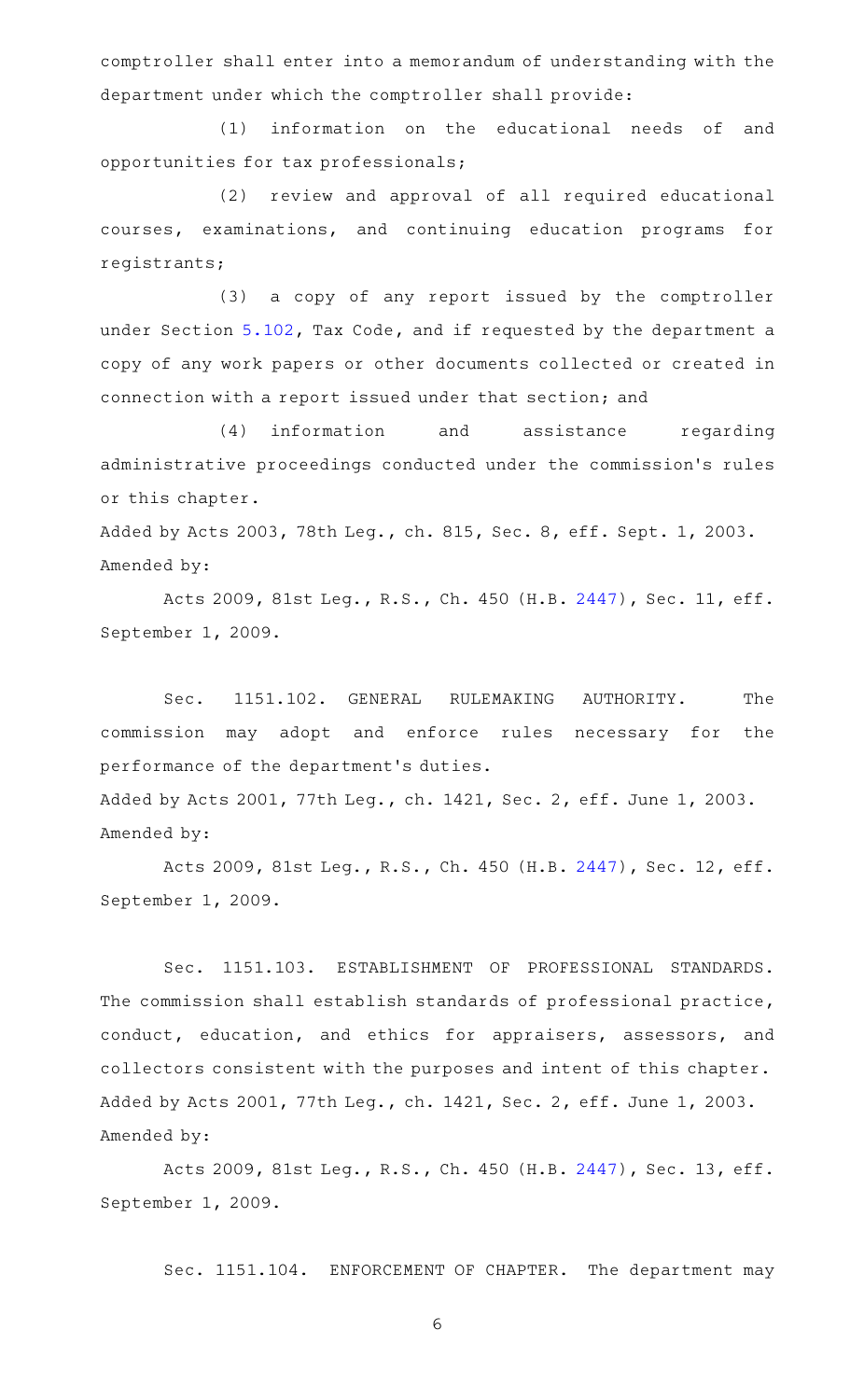ensure strict compliance with and enforce this chapter. Added by Acts 2001, 77th Leg., ch. 1421, Sec. 2, eff. June 1, 2003. Amended by:

Acts 2009, 81st Leg., R.S., Ch. 450 (H.B. [2447\)](http://www.legis.state.tx.us/tlodocs/81R/billtext/html/HB02447F.HTM), Sec. 14, eff. September 1, 2009.

Sec. 1151.106. CLASSIFICATION SYSTEM FOR REGISTRANTS. (a) The commission by rule shall:

(1) adopt a classification system for registrants; and

(2) establish minimum requirements for each classification.

(b) The requirements must be based on experience in property taxation administration, education and training, professional performance and achievements, and compliance with the code of ethics.

Added by Acts 2001, 77th Leg., ch. 1421, Sec. 2, eff. June 1, 2003. Amended by:

Acts 2009, 81st Leg., R.S., Ch. 450 (H.B. [2447\)](http://www.legis.state.tx.us/tlodocs/81R/billtext/html/HB02447F.HTM), Sec. 15, eff. September 1, 2009.

Sec. 1151.107. ROSTER OF REGISTRANTS. (a) The department shall maintain a roster of registrants that includes each registrant 's name, place of employment, and classification.

(b) A copy of the roster shall be made available to a registrant and to the public on request.

Added by Acts 2001, 77th Leg., ch. 1421, Sec. 2, eff. June 1, 2003. Amended by:

Acts 2009, 81st Leg., R.S., Ch. 450 (H.B. [2447\)](http://www.legis.state.tx.us/tlodocs/81R/billtext/html/HB02447F.HTM), Sec. 16, eff. September 1, 2009.

Sec. 1151.108. COMMITTEE DUTIES. The committee shall:

(1) recommend to the commission rules and standards regarding technical issues relating to tax professionals;

(2) provide advice to the commission regarding continuing education courses and curricula for registrants;

(3) provide advice to the commission regarding the contents of any examination required by the commission under this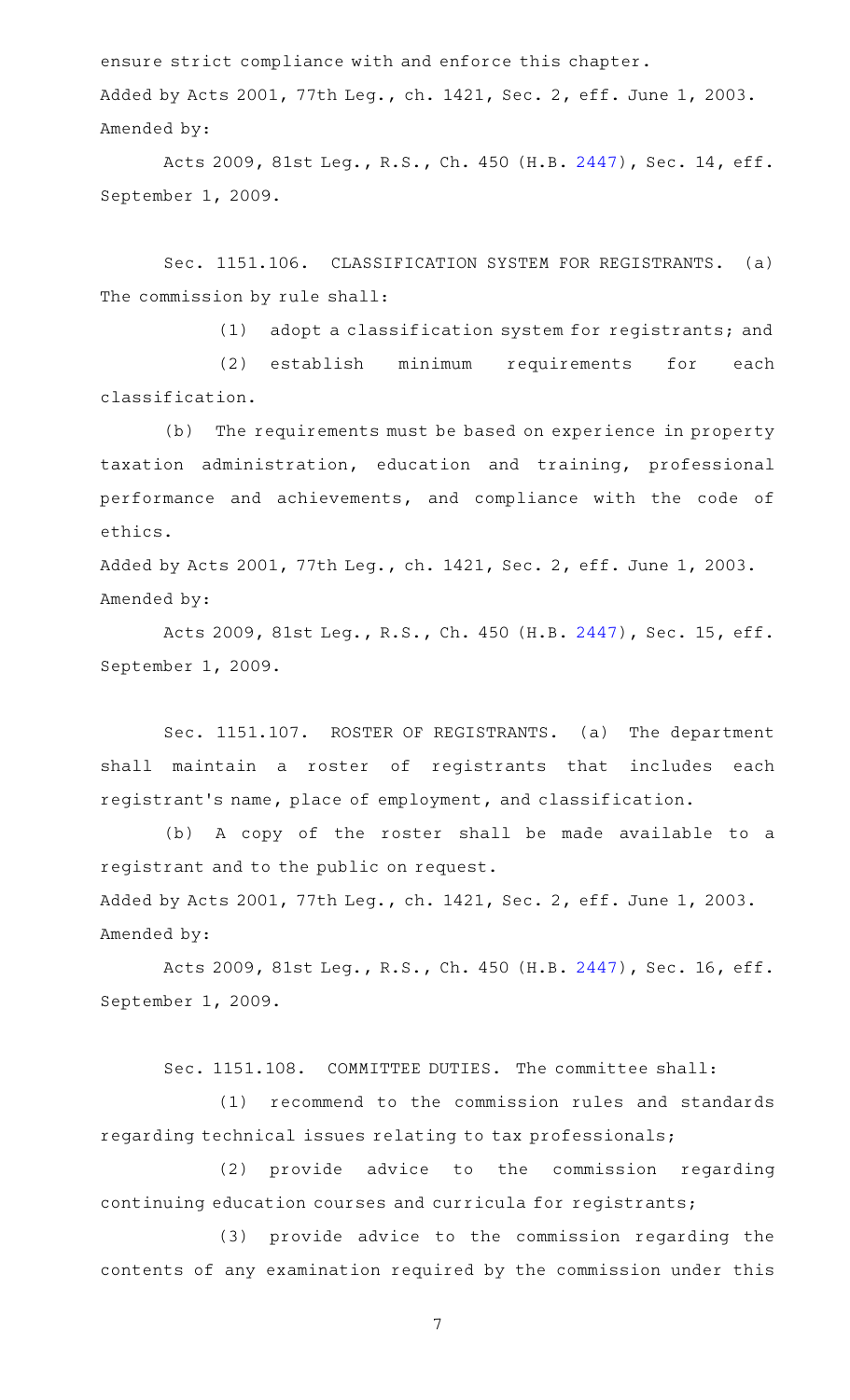#### chapter; and

 $(4)$  educate, and respond to questions from, the commission and the department regarding issues affecting tax professionals.

Added by Acts 2001, 77th Leg., ch. 1421, Sec. 2, eff. June 1, 2003. Amended by:

Acts 2009, 81st Leg., R.S., Ch. 450 (H.B. [2447\)](http://www.legis.state.tx.us/tlodocs/81R/billtext/html/HB02447F.HTM), Sec. 17, eff. September 1, 2009.

Sec. 1151.109. INFORMATION ON APPRAISAL DISTRICT REVIEWS. (a) The commission by rule shall require the department to include in the record of the registered professional appraiser who serves as chief appraiser for an appraisal district at the time the comptroller finalizes the biennial review of the appraisal district 's performance under Section [5.102\(](http://www.statutes.legis.state.tx.us/GetStatute.aspx?Code=TX&Value=5.102)c), Tax Code, an electronic link to:

(1) the comptroller's report for the review; and

(2) each property value study the comptroller conducts under Subchapter [M,](http://www.statutes.legis.state.tx.us/GetStatute.aspx?Code=GV&Value=403.301) Chapter [403](http://www.statutes.legis.state.tx.us/GetStatute.aspx?Code=GV&Value=403), Government Code, that is used in the review.

(b) An appraisal district may request from the department information on a registered professional appraiser whom the board of directors of the appraisal district is considering for appointment as chief appraiser of the appraisal district. The department shall inform the requestor of the status of any compliance efforts of an appraisal district under Section [5.102\(](http://www.statutes.legis.state.tx.us/GetStatute.aspx?Code=TX&Value=5.102)d), Tax Code, for previous reviews in which the appraiser served as chief appraiser of that appraisal district.

Added by Acts 2021, 87th Leg., R.S., Ch. 593 (S.B. [916](http://www.legis.state.tx.us/tlodocs/87R/billtext/html/SB00916F.HTM)), Sec. 1, eff. September 1, 2021.

## SUBCHAPTER D. REGISTRATION AND CERTIFICATION

Sec. 1151.151. REGISTRATION REQUIRED; EXEMPTION. The following persons must register with the department:

(1) the chief appraiser of an appraisal district, an appraisal supervisor or assistant, a property tax appraiser, an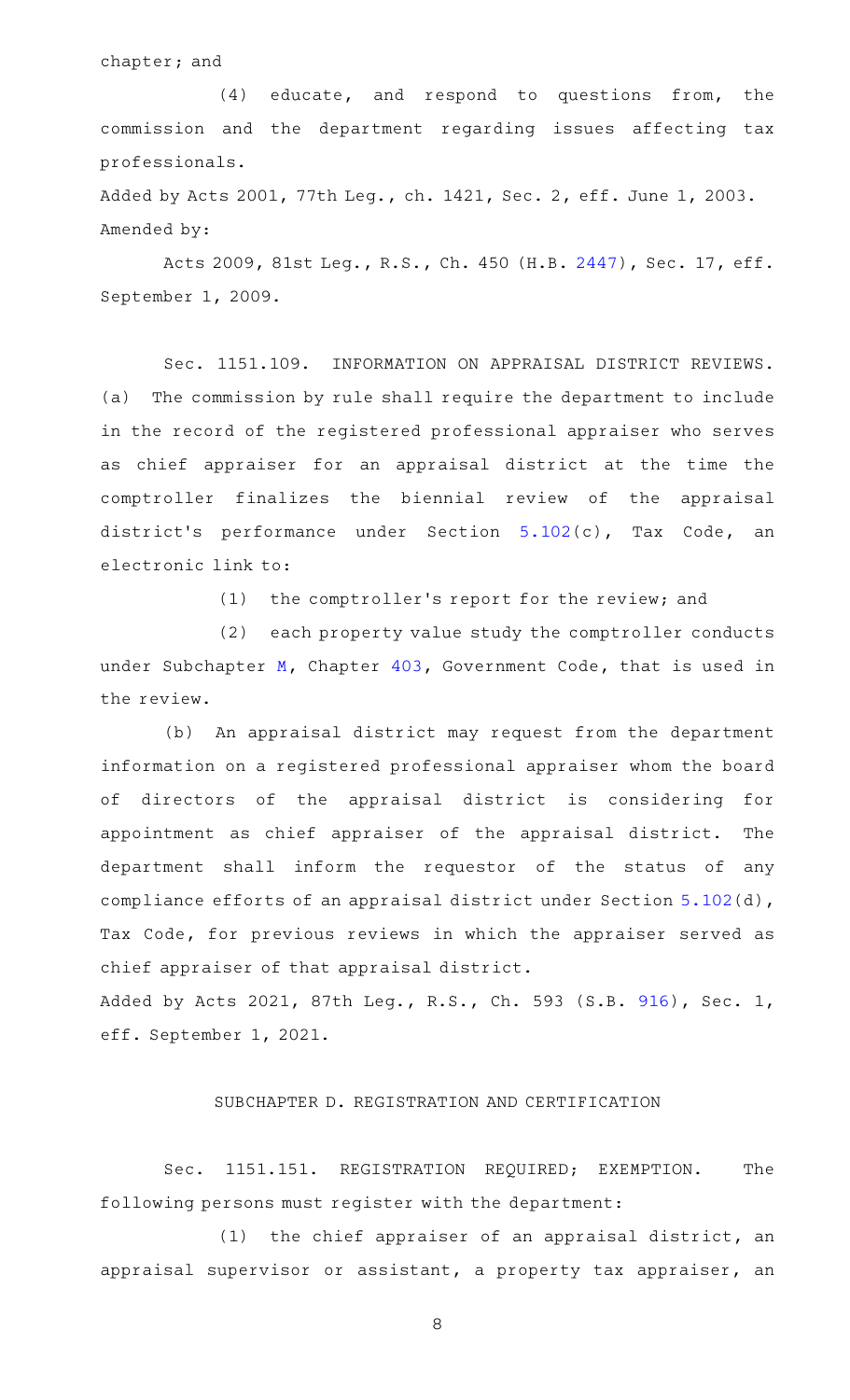appraisal engineer, and any other person authorized to render judgment on, recommend, or certify an appraised value to the appraisal review board of an appraisal district;

(2) a person who engages in appraisal of property for ad valorem tax purposes for an appraisal district or a taxing unit;

(3) an assessor-collector other than a county assessor-collector;

(4) a collector or another person designated by a governing body as the chief administrator of the taxing unit 's assessment functions, collection functions, or both; and

(5) a person who performs assessment or collection functions for a taxing unit and is required to register by the chief administrator of the unit 's tax office.

Added by Acts 2001, 77th Leg., ch. 1421, Sec. 2, eff. June 1, 2003. Amended by Acts 2003, 78th Leg., ch. 815, Sec. 12, eff. Sept. 1, 2003.

Amended by:

Acts 2009, 81st Leg., R.S., Ch. 450 (H.B. [2447\)](http://www.legis.state.tx.us/tlodocs/81R/billtext/html/HB02447F.HTM), Sec. 18, eff. September 1, 2009.

Acts 2013, 83rd Leg., R.S., Ch. 429 (S.B. [546](http://www.legis.state.tx.us/tlodocs/83R/billtext/html/SB00546F.HTM)), Sec. 3, eff. June 14, 2013.

Sec. 1151.152. ELIGIBILITY FOR REGISTRATION. To be eligible for registration, an applicant must:

 $(1)$  be at least 18 years of age;

 $(2)$  reside in this state;

(3) be of good moral character;

(4) be a graduate of an accredited high school or establish high school graduation equivalency; and

(5) be actively engaged in appraisal, assessment, or collection.

Added by Acts 2001, 77th Leg., ch. 1421, Sec. 2, eff. June 1, 2003.

Sec. 1151.153. REGISTRATION APPLICATION. (a) An application for registration must be made on the printed form provided by the department. In prescribing the contents of an application form, the commission shall ensure that the form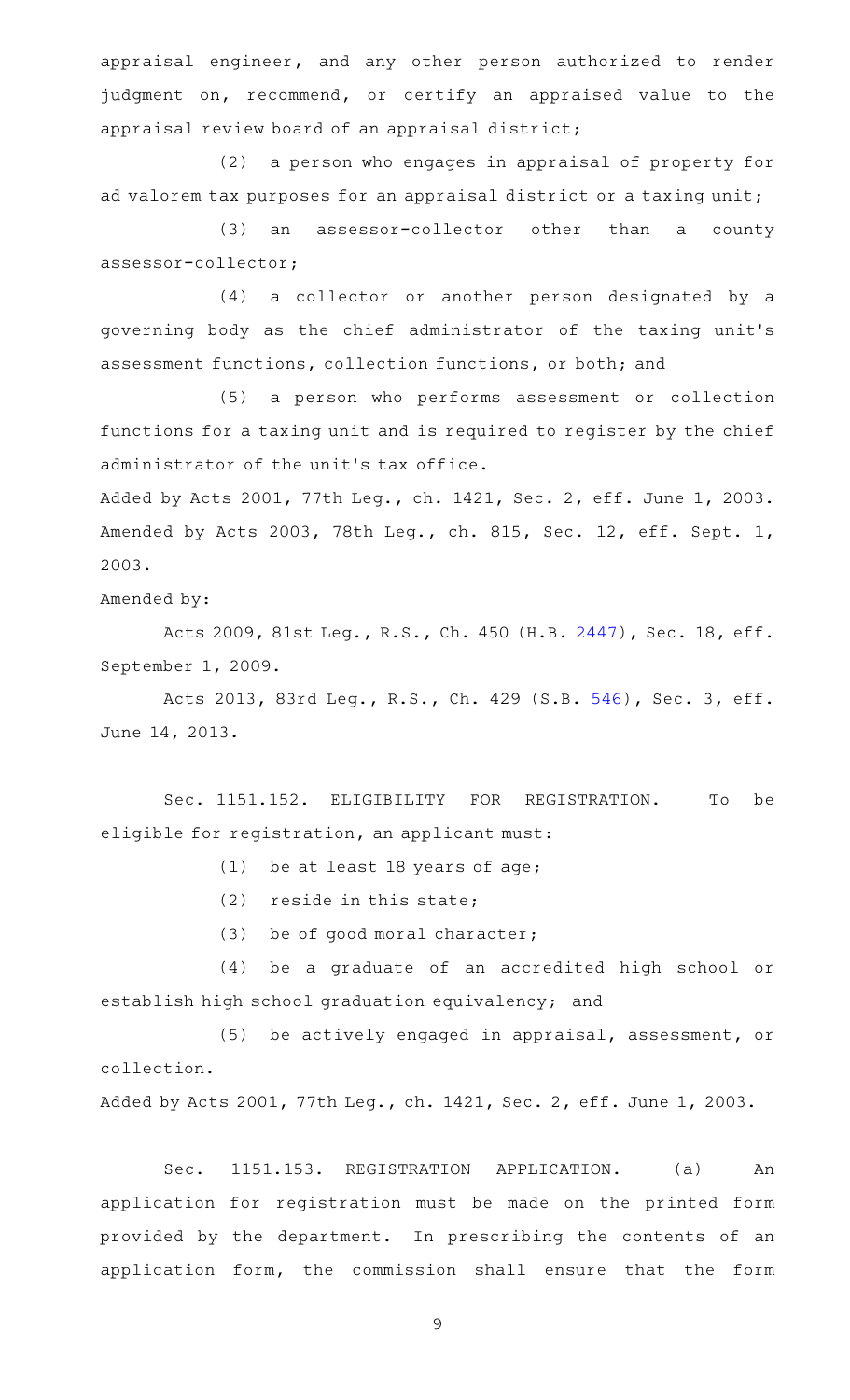requires information sufficient to properly classify the applicant.

(b) Each application form the department provides must be accompanied by the code of ethics.

Added by Acts 2001, 77th Leg., ch. 1421, Sec. 2, eff. June 1, 2003. Amended by:

Acts 2009, 81st Leg., R.S., Ch. 450 (H.B. [2447\)](http://www.legis.state.tx.us/tlodocs/81R/billtext/html/HB02447F.HTM), Sec. 19, eff. September 1, 2009.

Sec. 1151.154. SUBMISSION OF APPLICATION. An initial application for registration must be accompanied by:

 $(1)$  a nonrefundable processing fee; and

 $(2)$  a nonrefundable registration fee.

Added by Acts 2001, 77th Leg., ch. 1421, Sec. 2, eff. June 1, 2003. Amended by Acts 2003, 78th Leg., ch. 815, Sec. 19(3), eff. Sept. 1, 2003.

Amended by:

Acts 2009, 81st Leg., R.S., Ch. 450 (H.B. [2447\)](http://www.legis.state.tx.us/tlodocs/81R/billtext/html/HB02447F.HTM), Sec. 20, eff. September 1, 2009.

Sec. 1151.155. ACTION ON APPLICATION. (a) The department shall act on an application for registration not later than the 30th day after the date the application is received.

(b) The department shall:

(1) classify and register each applicant the department approves; and

(2) notify the registrant of the requirements for:

(A) maintenance of the registrant's current registration; and

(B) professional certification by the department.

(c) Repealed by Acts 2009, 81st Leg., R.S., Ch. 450, Sec. 41(14), eff. September 1, 2009.

Added by Acts 2001, 77th Leg., ch. 1421, Sec. 2, eff. June 1, 2003. Amended by:

Acts 2009, 81st Leg., R.S., Ch. 450 (H.B. [2447\)](http://www.legis.state.tx.us/tlodocs/81R/billtext/html/HB02447F.HTM), Sec. 21, eff. September 1, 2009.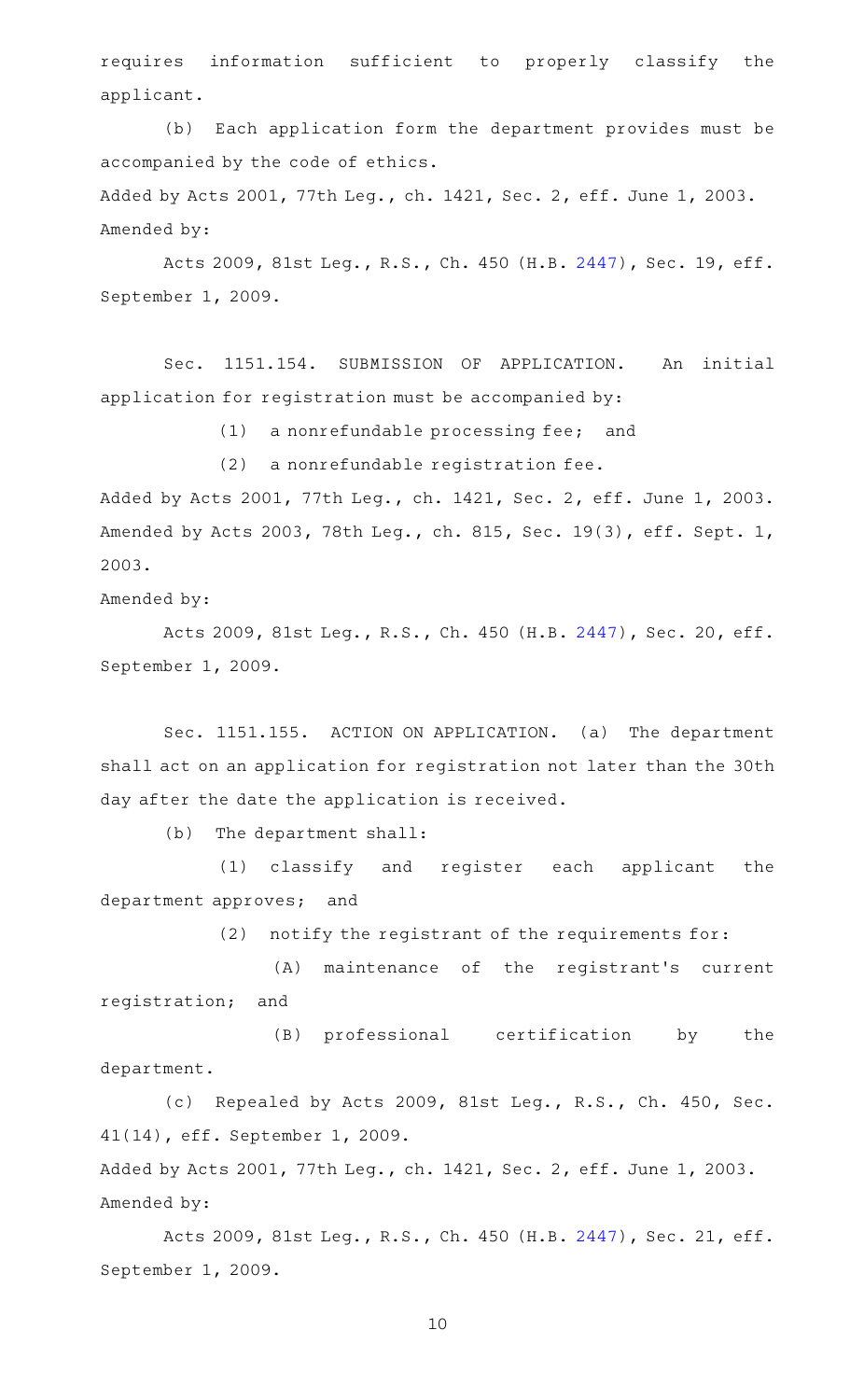Acts 2009, 81st Leg., R.S., Ch. 450 (H.B. [2447\)](http://www.legis.state.tx.us/tlodocs/81R/billtext/html/HB02447F.HTM), Sec. 41(14), eff. September 1, 2009.

Sec. 1151.156. DISCRIMINATION PROHIBITED. The department may not refuse to register an applicant because of the race, color, disability, sex, religion, age, or national origin of the applicant.

Added by Acts 2001, 77th Leg., ch. 1421, Sec. 2, eff. June 1, 2003. Amended by:

Acts 2009, 81st Leg., R.S., Ch. 450 (H.B. [2447\)](http://www.legis.state.tx.us/tlodocs/81R/billtext/html/HB02447F.HTM), Sec. 22, eff. September 1, 2009.

Sec. 1151.157. ISSUANCE AND POSSESSION OF IDENTIFICATION CARD REQUIRED. (a) The department shall issue an identification card to each person registered under this chapter. While on official duty, the registrant shall have the identification card in the registrant 's possession.

(b) An identification card issued under Subsection (a) must:

 $(1)$  be serially numbered;

(2) describe any registration classification into which the person is placed; and

(3) state the expiration date of the person's registration.

Added by Acts 2001, 77th Leg., ch. 1421, Sec. 2, eff. June 1, 2003. Amended by:

Acts 2009, 81st Leg., R.S., Ch. 450 (H.B. [2447\)](http://www.legis.state.tx.us/tlodocs/81R/billtext/html/HB02447F.HTM), Sec. 23, eff. September 1, 2009.

Sec. 1151.158. ANNUAL FEE; EXPIRATION AND RENEWAL OF REGISTRATION. (a) Except as otherwise provided by the commission, a registration under this chapter is valid for one year and must be renewed annually. A registrant must pay an annual fee. The commission by rule may adopt a system under which registrations expire on various dates during the year.

(b) The department shall notify a registrant under this chapter of the impending expiration of the registrant 's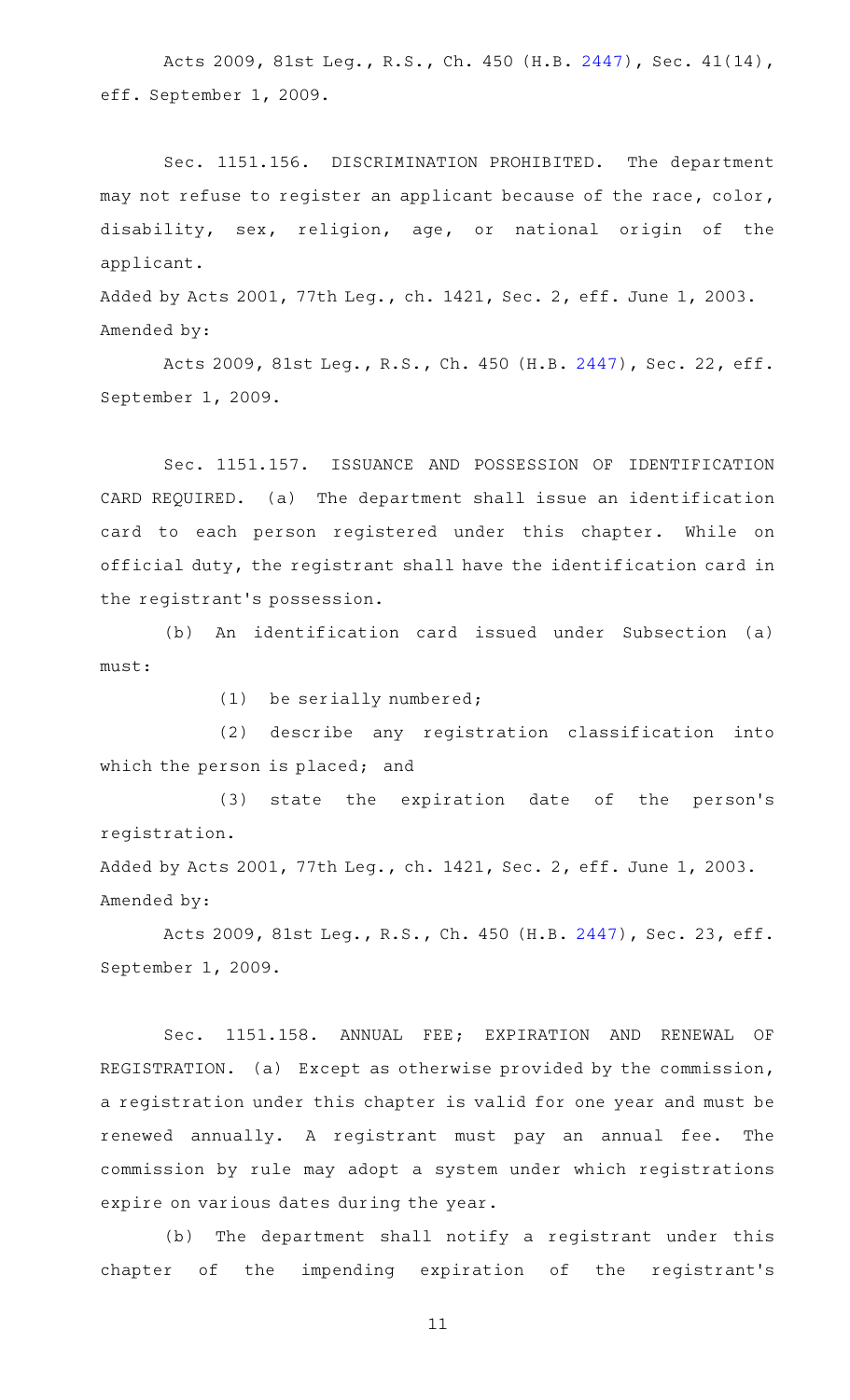registration as provided by Section [51.401](http://www.statutes.legis.state.tx.us/GetStatute.aspx?Code=OC&Value=51.401)(f).

Added by Acts 2001, 77th Leg., ch. 1421, Sec. 2, eff. June 1, 2003. Amended by:

Acts 2009, 81st Leg., R.S., Ch. 450 (H.B. [2447\)](http://www.legis.state.tx.us/tlodocs/81R/billtext/html/HB02447F.HTM), Sec. 24, eff. September 1, 2009.

Sec. 1151.1581. CONTINUING EDUCATION. (a) The comptroller must review and approve any continuing education programs for registrants.

(b) The comptroller may set fees for any continuing education courses and providers of continuing education courses in amounts reasonable and necessary to cover the comptroller 's costs in administering the comptroller 's duties under this section.

(c) As part of the continuing education requirements for a registered professional appraiser who is the chief appraiser of an appraisal district, the commission by rule shall require the registrant to complete:

(1) at least half of the required hours in a program devoted to one or more of the topics listed in Section [1151.164\(](http://www.statutes.legis.state.tx.us/GetStatute.aspx?Code=OC&Value=1151.164)b); and

(2) at least two of the required hours in a program of professional ethics specific to the chief appraiser of an appraisal district, including a program on the importance of maintaining the independence of an appraisal office from political pressure.

Added by Acts 2003, 78th Leg., ch. 815, Sec. 13, eff. Sept. 1, 2003. Amended by:

Acts 2009, 81st Leg., R.S., Ch. 450 (H.B. [2447\)](http://www.legis.state.tx.us/tlodocs/81R/billtext/html/HB02447F.HTM), Sec. 25, eff. September 1, 2009.

Acts 2013, 83rd Leg., R.S., Ch. 1259 (H.B. [585](http://www.legis.state.tx.us/tlodocs/83R/billtext/html/HB00585F.HTM)), Sec. 1, eff. January 1, 2014.

Acts 2021, 87th Leg., R.S., Ch. 663 (H.B. [1560\)](http://www.legis.state.tx.us/tlodocs/87R/billtext/html/HB01560F.HTM), Sec. 1.18, eff. September 1, 2021.

Sec. 1151.160. CERTIFICATION LEVELS AND REQUIREMENTS; RULES. (a) The commission by rule shall adopt minimum requirements for the certification of registrants. The requirements for certification of a registrant must emphasize the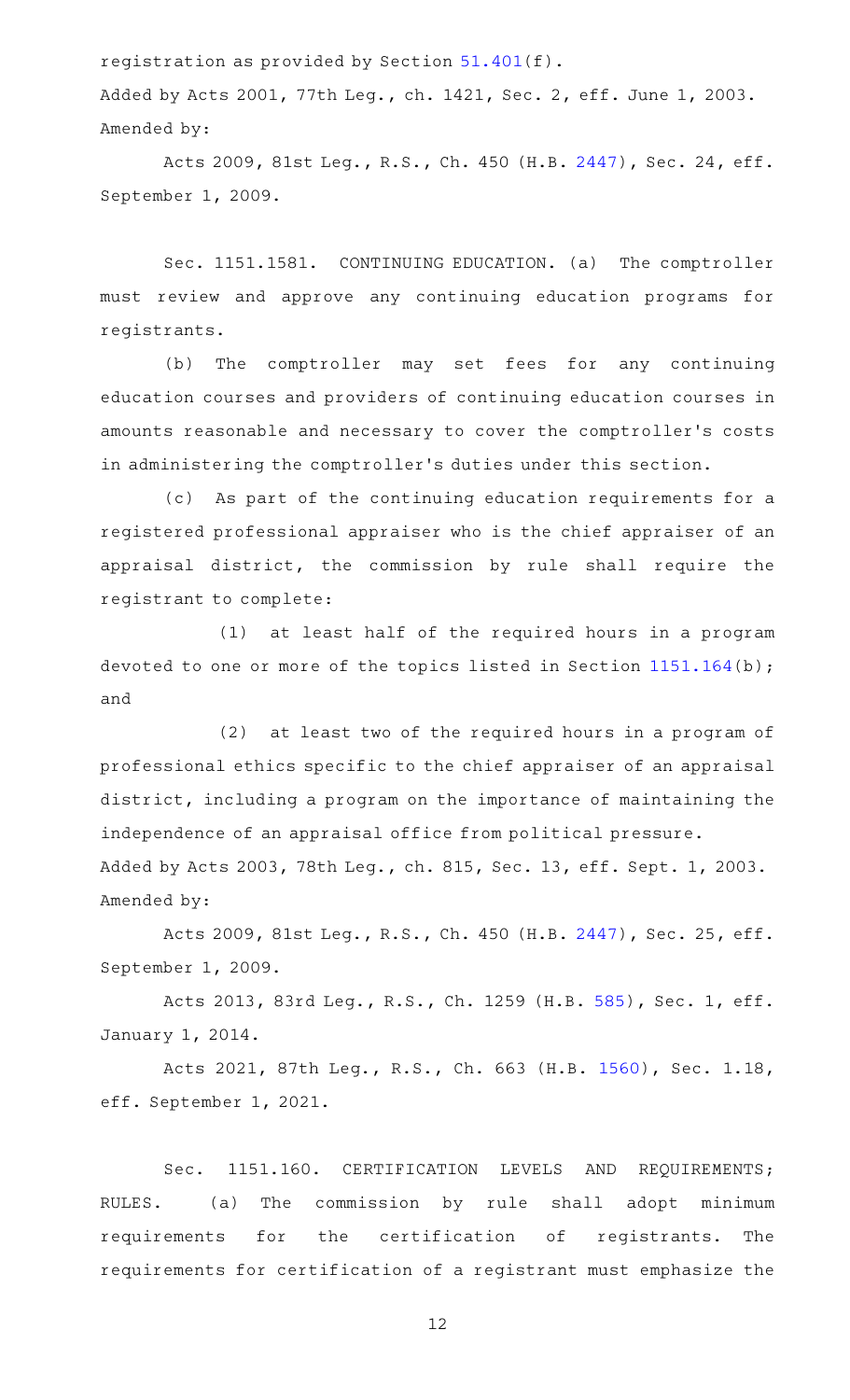areas of responsibility of the registrant in performing the registrant 's duties for the taxing unit.

(b) "Registered professional appraiser" is the highest level of certification established by the commission for a person engaged in appraisal. "Registered Texas assessor" is the highest level of certification established by the commission for a person engaged in assessment. "Registered Texas collector" is the highest level of certification established by the commission for a person engaged in collection.

(c)AAA person registered as an appraiser shall become certified as a registered professional appraiser not later than the fifth anniversary of the date of the person's original registration. The person shall obtain certification by:

(1) successfully completing the certification requirements established by commission rule; or

(2) if the person is certified or licensed under Chapter [1103](http://www.statutes.legis.state.tx.us/GetStatute.aspx?Code=OC&Value=1103) as an appraiser by the Texas Appraiser Licensing and Certification Board, passing the appropriate examination required under Section [1151.161](http://www.statutes.legis.state.tx.us/GetStatute.aspx?Code=OC&Value=1151.161).

(d)AAA person registered as an assessor or assessor-collector other than a county assessor-collector shall become certified as a registered Texas assessor not later than the fifth anniversary of the date of the person's original registration.

(e)AAA person registered as a collector shall become certified as a registered Texas collector not later than the third anniversary of the date of the person 's original registration.

(f) In this subsection, "break in service" means time during which a person is not employed in the type of employment for which the person is registered, other than a period resulting from termination for cause. A registrant who has a break in service is entitled to an adjustment of the applicable anniversary date described by Subsection (c), (d), or (e) equal to the length of the break in service, as determined by commission rule. A person who has a break in service that exceeds five years must submit a new application and proof of completion of current course requirements, unless otherwise excepted under commission rule.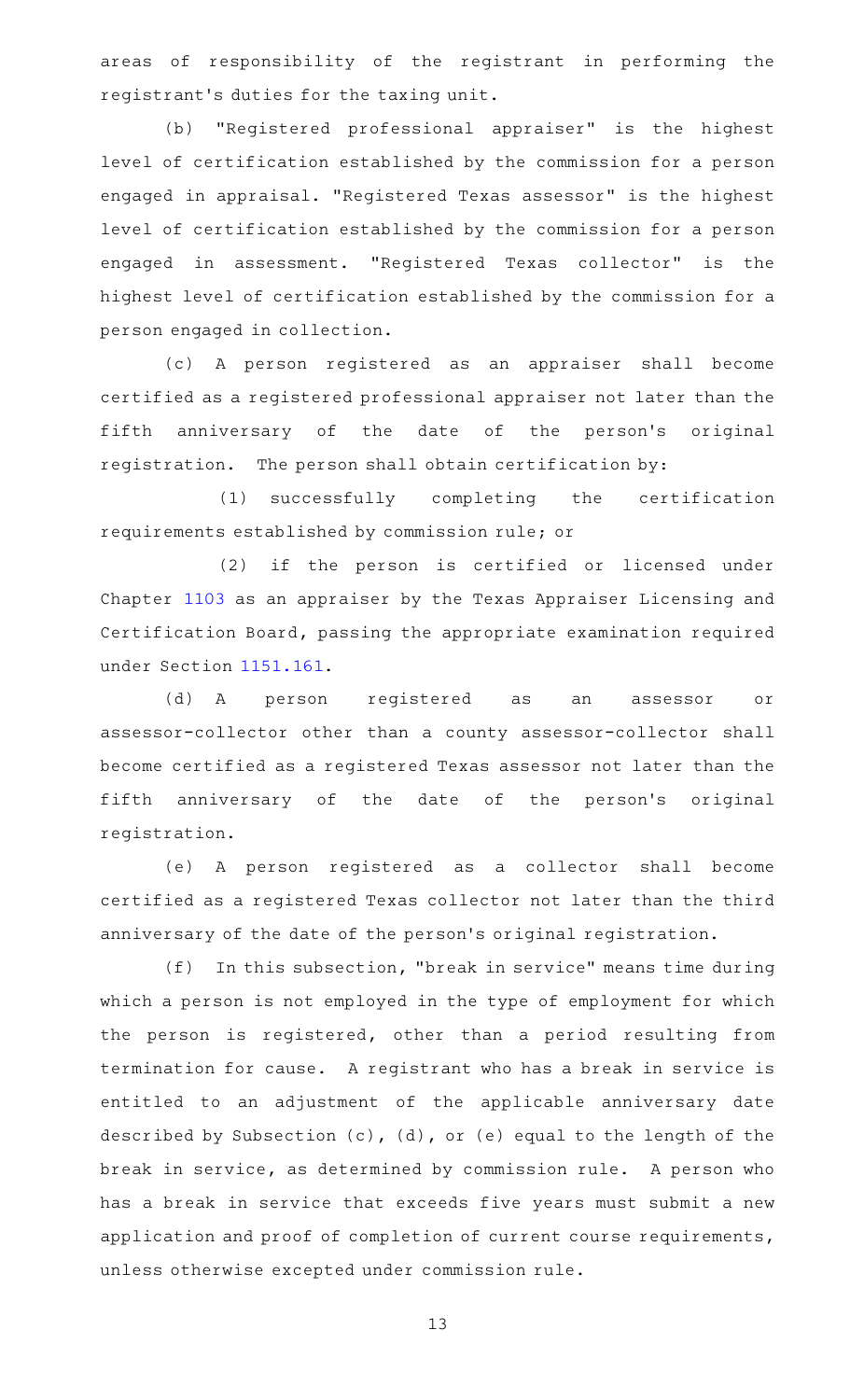(g)AAA registrant who has not obtained the certification required by Subsection (c), (d), or (e) within the time required by the applicable subsection is entitled to a one-year extension to meet the certification requirements if:

(1) the applicant submits proof of active military status performed after the date of the applicant 's original registration;

(2) the applicant submits proof of leave under the federal Family and Medical Leave Act of 1993 (29 U.S.C. Section 2601 et seq.) taken after the date of the applicant 's original registration;

(3) the applicant submits proof of a death or illness in the family or an unforeseen emergency occurring after the date of the applicant 's original registration that prevented the registrant from meeting certification requirements;

(4) a chief appraiser, chief administrative officer of a political subdivision, or other person authorized by the commission by rule requests the extension on behalf of an employee;

 $(5)$  the applicant requesting the extension is a chief appraiser; or

(6) the applicant meets another reasonable qualification for an extension established by the commission by rule.

(h) The commission shall establish reasonable qualifications for reapplication for a registration by an applicant who does not meet any of the requirements of Subsection (g) or Section 1151.1605.

(i) The commission shall adopt rules as necessary to implement this section.

Added by Acts 2001, 77th Leg., ch. 1421, Sec. 2, eff. June 1, 2003. Amended by:

Acts 2009, 81st Leg., R.S., Ch. 450 (H.B. [2447\)](http://www.legis.state.tx.us/tlodocs/81R/billtext/html/HB02447F.HTM), Sec. 26, eff. September 1, 2009.

Acts 2011, 82nd Leg., R.S., Ch. 258 (H.B. [1179](http://www.legis.state.tx.us/tlodocs/82R/billtext/html/HB01179F.HTM)), Sec. 1, eff. June 17, 2011.

Acts 2011, 82nd Leg., R.S., Ch. 258 (H.B. [1179](http://www.legis.state.tx.us/tlodocs/82R/billtext/html/HB01179F.HTM)), Sec. 2, eff. June 17, 2011.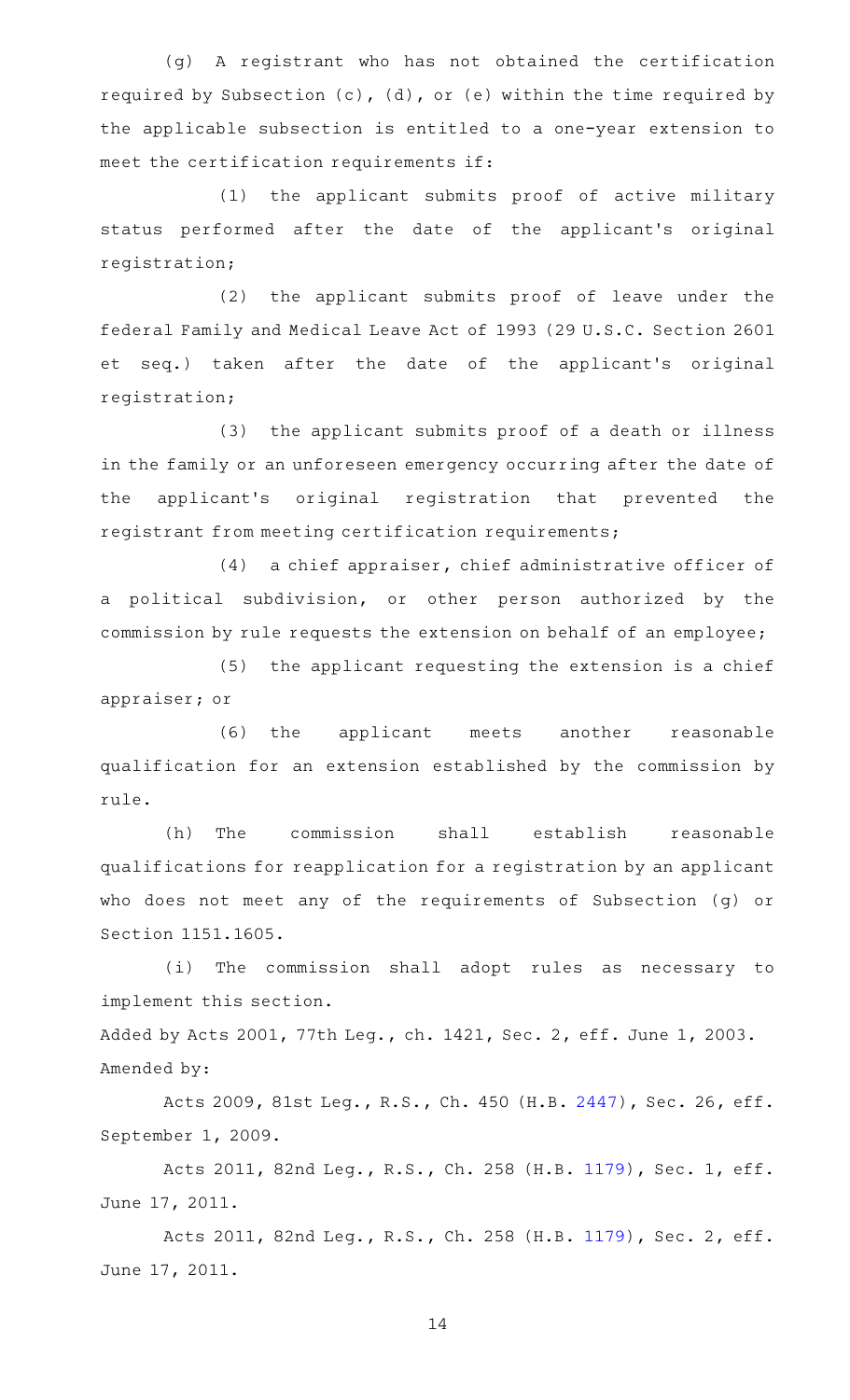Acts 2013, 83rd Leg., R.S., Ch. 429 (S.B. [546](http://www.legis.state.tx.us/tlodocs/83R/billtext/html/SB00546F.HTM)), Sec. 4, eff. June 14, 2013.

Sec. 1151.161. EXAMINATION FOR CERTIFICATION; APPLICATION; FEE. (a) The commission by rule shall require a registrant to pass one or more examinations to be certified. The commission by rule shall ensure that any examination required for certification is administered in compliance with the Americans with Disabilities Act of 1990 (42 U.S.C. Section 12101 et seq.).

(b) An applicant for examination under this section must apply to take the examination in the manner prescribed by the department.

(c) The department may accept, develop, or contract for the examinations required by this section, including the administration of the examinations. The comptroller must approve the content of an examination accepted, developed, or contracted for by the department. The department may require a third-party vendor to collect a fee associated with the examination directly from examinees.

Added by Acts 2001, 77th Leg., ch. 1421, Sec. 2, eff. June 1, 2003. Amended by Acts 2003, 78th Leg., ch. 815, Sec. 14, eff. Sept. 1, 2003.

Amended by:

Acts 2009, 81st Leg., R.S., Ch. 450 (H.B. [2447\)](http://www.legis.state.tx.us/tlodocs/81R/billtext/html/HB02447F.HTM), Sec. 27, eff. September 1, 2009.

Sec. 1151.162. RULES RELATING TO RECERTIFICATION AND SPECIALIZATION. The commission may adopt rules:

 $(1)$  regarding recertification to ensure that each person certified under this chapter who is engaged in appraisal, assessment, or collection is registered and professionally competent; and

(2) establishing specialized classifications, designations, and requirements as necessary to accomplish the purposes of this chapter, including maintaining high standards of professional practice in all phases of property taxation. Added by Acts 2001, 77th Leg., ch. 1421, Sec. 2, eff. June 1, 2003.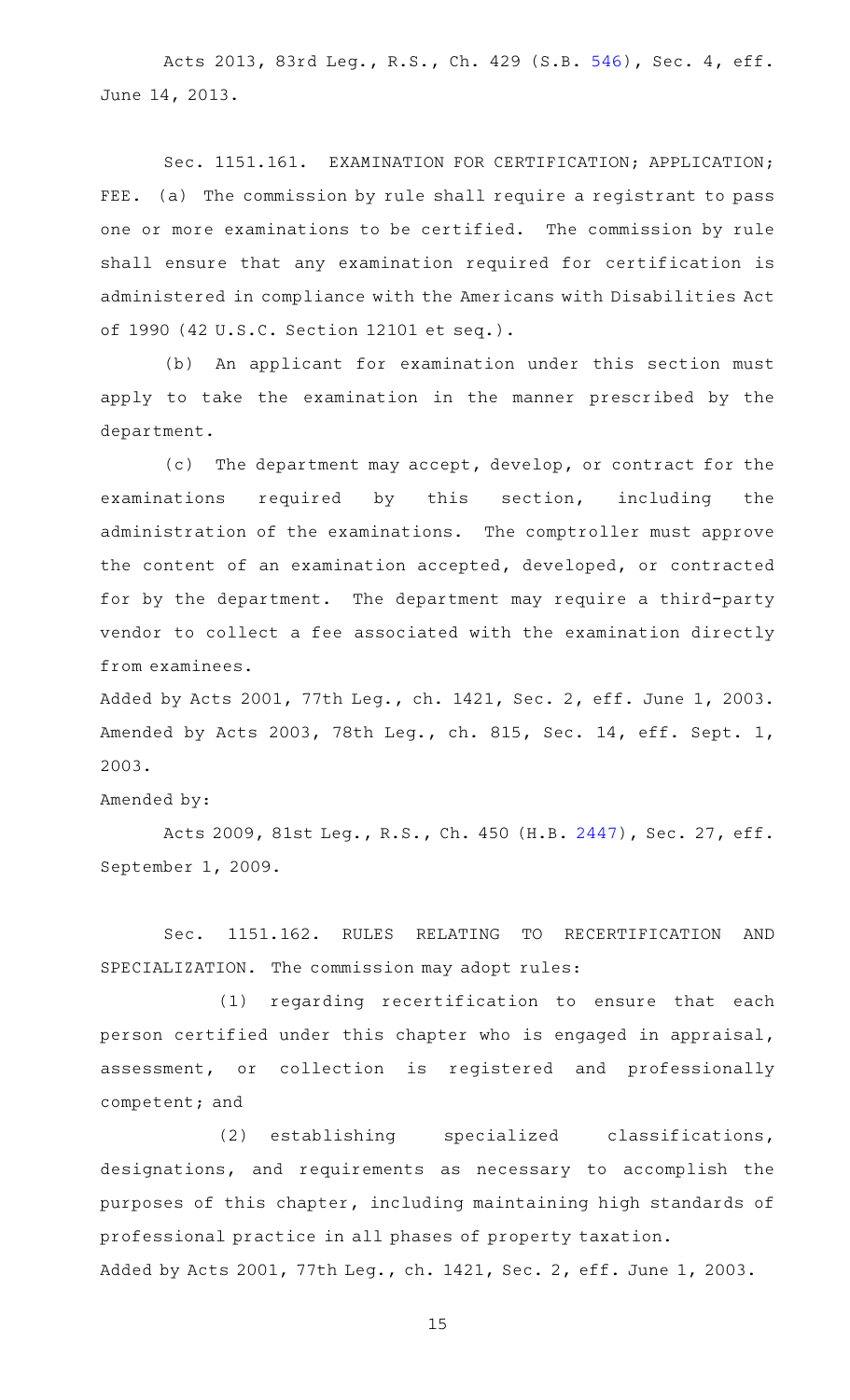#### Amended by:

Acts 2009, 81st Leg., R.S., Ch. 450 (H.B. [2447\)](http://www.legis.state.tx.us/tlodocs/81R/billtext/html/HB02447F.HTM), Sec. 28, eff. September 1, 2009.

Sec. 1151.163. REGISTRATION BY ENDORSEMENT. The department may waive any prerequisite to obtaining a certificate of registration for an applicant after reviewing the applicant 's credentials and determining that the applicant holds a license or certificate of registration issued by another jurisdiction that has requirements substantially equivalent to those of this state. Added by Acts 2003, 78th Leg., ch. 815, Sec. 16, eff. Sept. 1, 2003. Amended by:

Acts 2009, 81st Leg., R.S., Ch. 450 (H.B. [2447\)](http://www.legis.state.tx.us/tlodocs/81R/billtext/html/HB02447F.HTM), Sec. 29, eff. September 1, 2009.

Sec. 1151.164. CHIEF APPRAISER TRAINING PROGRAM. (a) The department shall implement a training program for newly appointed chief appraisers and shall prescribe the curriculum for the training program as provided by this section.

(b) The training program must provide the appointee with information regarding:

- $(1)$  this chapter;
- (2) the programs operated by the department;
- (3) the role and functions of the department;

(4) the rules of the commission, with an emphasis on the rules that relate to ethical behavior;

 $(5)$  the role and functions of the chief appraiser, the appraisal district board of directors, and the appraisal review board;

(6) the importance of maintaining the independence of an appraisal office from political pressure;

(7) the importance of prompt and courteous treatment of the public;

(8) the finance and budgeting requirements for an appraisal district, including appropriate controls to ensure that expenditures are proper; and

(9) the requirements of: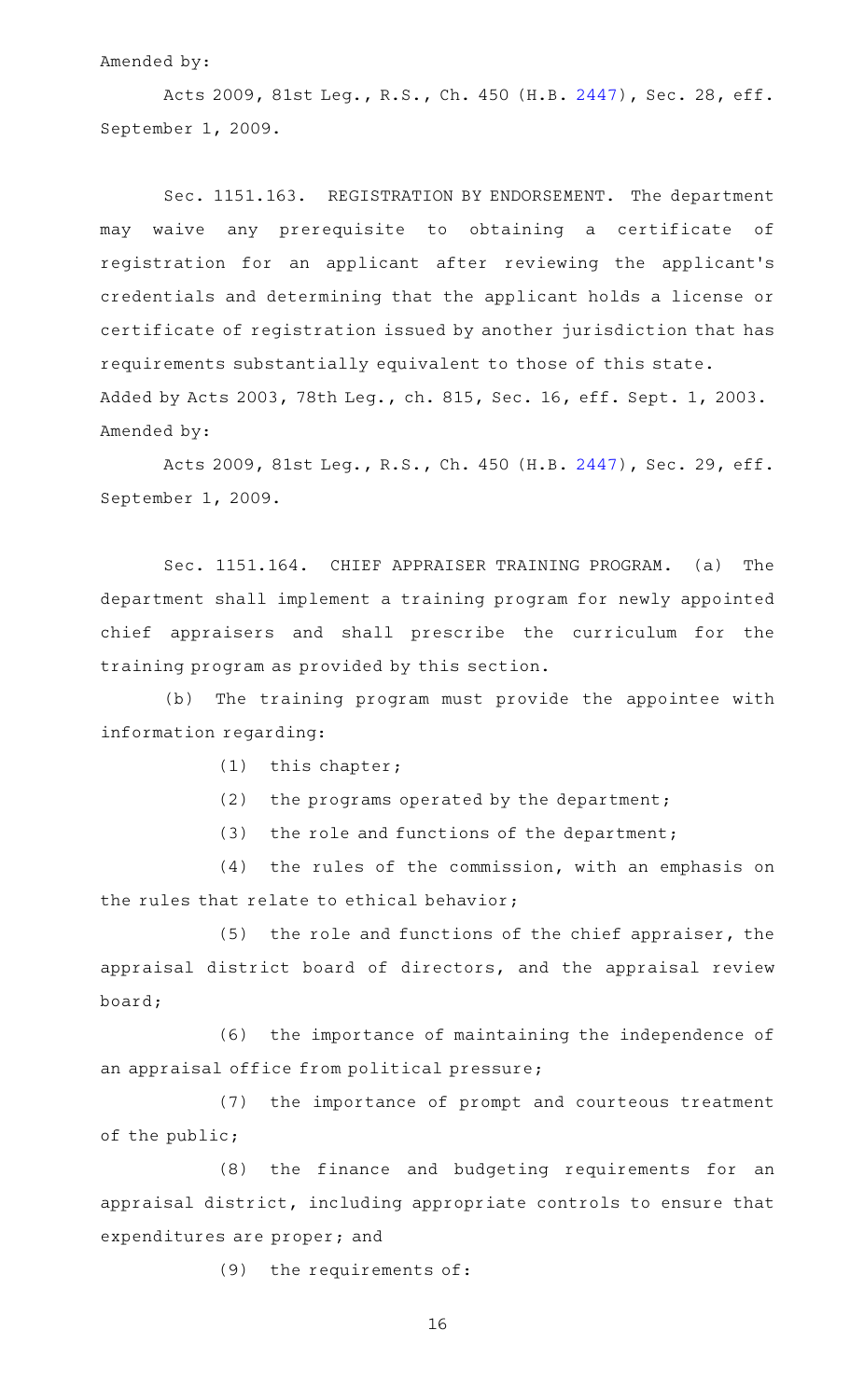$(A)$  the open meetings law, Chapter [551](http://www.statutes.legis.state.tx.us/GetStatute.aspx?Code=GV&Value=551), Government Code;

 $(B)$  the public information law, Chapter [552](http://www.statutes.legis.state.tx.us/GetStatute.aspx?Code=GV&Value=552), Government Code;

 $(C)$  the administrative procedure law, Chapter [2001](http://www.statutes.legis.state.tx.us/GetStatute.aspx?Code=GV&Value=2001), Government Code;

(D) other laws relating to public officials, including conflict-of-interest laws; and

(E) the standards of ethics imposed by the Uniform Standards of Professional Appraisal Practice.

(c) Repealed by Acts 2009, 81st Leg., R.S., Ch. 450, Sec. 41(17), eff. September 1, 2009.

Added by Acts 2005, 79th Leg., Ch. 1111 (H.B. [2382\)](http://www.legis.state.tx.us/tlodocs/79R/billtext/html/HB02382F.HTM), Sec. 1, eff. June 18, 2005.

Amended by:

Acts 2009, 81st Leg., R.S., Ch. 450 (H.B. [2447\)](http://www.legis.state.tx.us/tlodocs/81R/billtext/html/HB02447F.HTM), Sec. 30, eff. September 1, 2009.

Acts 2009, 81st Leg., R.S., Ch. 450 (H.B. [2447\)](http://www.legis.state.tx.us/tlodocs/81R/billtext/html/HB02447F.HTM), Sec. 41(17), eff. September 1, 2009.

Sec. 1151.165. INACTIVE STATUS. The commission may adopt rules to allow a registrant to place a registration issued by the department on inactive status in the same manner as a license is placed on inactive status under Section [51.4011.](http://www.statutes.legis.state.tx.us/GetStatute.aspx?Code=OC&Value=51.4011) Added by Acts 2011, 82nd Leg., R.S., Ch. 258 (H.B. [1179](http://www.legis.state.tx.us/tlodocs/82R/billtext/html/HB01179F.HTM)), Sec. 4,

eff. June 17, 2011.

### SUBCHAPTER E. ENFORCEMENT

Sec. 1151.202. DENIAL OF REGISTRATION; DISCIPLINARY ACTION. (a) The department may deny an application for registration of or take other disciplinary action as described by Chapter [51](http://www.statutes.legis.state.tx.us/GetStatute.aspx?Code=OC&Value=51) against a person who violates this chapter or a commission rule.

(b) The commission by rule shall adopt written guidelines to ensure that denials of registration under this section and other disciplinary actions under Chapter [51](http://www.statutes.legis.state.tx.us/GetStatute.aspx?Code=OC&Value=51) are administered consistently.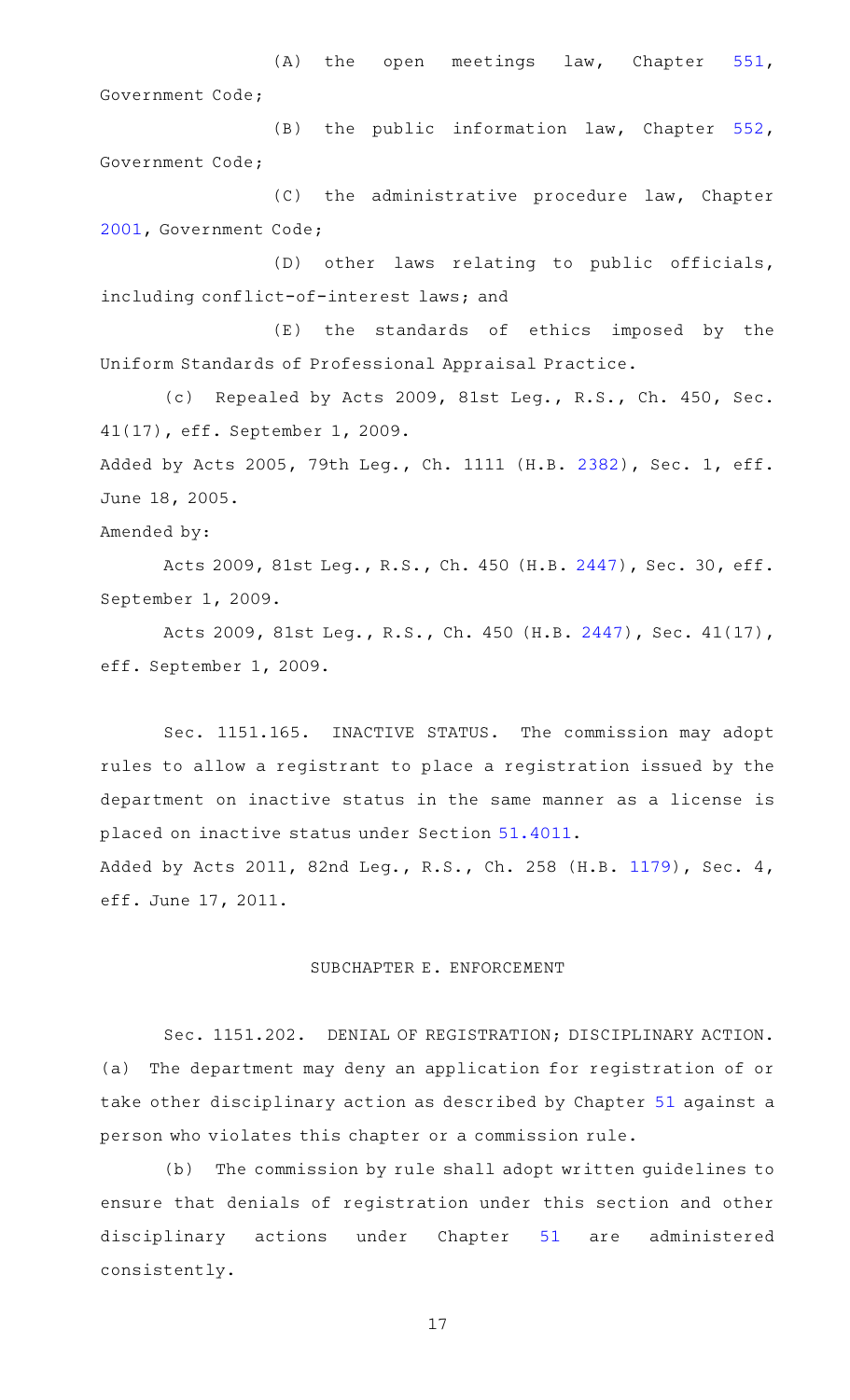(c) Before imposing an administrative penalty under Subchapter [F](http://www.statutes.legis.state.tx.us/GetStatute.aspx?Code=OC&Value=51.301), Chapter [51,](http://www.statutes.legis.state.tx.us/GetStatute.aspx?Code=OC&Value=51) against a registrant, the department must consider evidence that the registrant:

(1) attempted in good faith to implement or execute a law, policy, rule, order, budgetary restriction, or other regulation provided by the laws of this state, the comptroller, or the governing body or the chief administrator of the appraisal district or taxing jurisdiction that employs the registrant;

(2) acted on the advice of counsel or the comptroller; or

(3) had discretion over the matter on which the complaint is based, if the complaint is based solely on grounds that the registrant decided incorrectly or failed to exercise discretion in favor of the complainant.

(d) The department may notify the local governmental entity that employs a registrant of a complaint against the registrant by sending a copy of the complaint letter to the local governmental entity.

Added by Acts 2001, 77th Leg., ch. 1421, Sec. 2, eff. June 1, 2003. Amended by Acts 2003, 78th Leg., ch. 815, Sec. 17, eff. Sept. 1, 2003.

Amended by:

Acts 2009, 81st Leg., R.S., Ch. 450 (H.B. [2447\)](http://www.legis.state.tx.us/tlodocs/81R/billtext/html/HB02447F.HTM), Sec. 31, eff. September 1, 2009.

Sec. 1151.204. DISMISSAL OF COMPLAINTS. (a) After investigation, the department may dismiss a complaint, in part or entirely, without conducting a hearing if the complaint does not credibly allege a violation of this chapter or the standards established by the commission for registrants under this chapter.

(b) After investigation, the department shall dismiss a complaint, in part or entirely, without conducting a hearing if:

(1) the complaint challenges:

(A) the imposition of or failure to waive penalties or interest under Sections [33.01](http://www.statutes.legis.state.tx.us/GetStatute.aspx?Code=TX&Value=33.01) and [33.011](http://www.statutes.legis.state.tx.us/GetStatute.aspx?Code=TX&Value=33.011), Tax Code;

 $(B)$  the appraised value of a property;

 $(C)$  the appraisal methodology;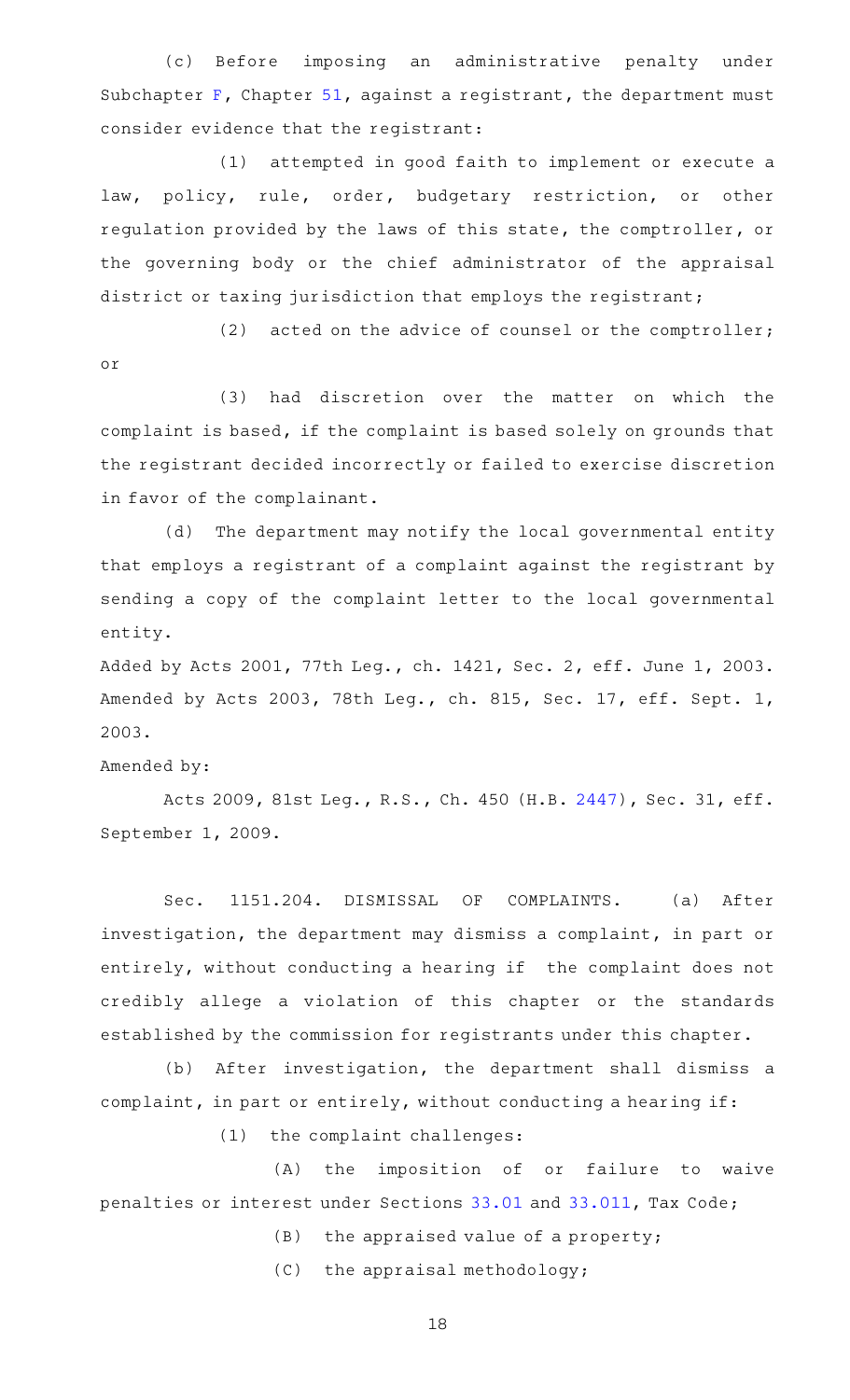(D) the grant or denial of an exemption from taxation; or

(E) any matter for which Title 1, Tax Code, specifies a remedy, including an action that a property owner is entitled to protest before an appraisal review board under Section [41.41\(](http://www.statutes.legis.state.tx.us/GetStatute.aspx?Code=TX&Value=41.41)a), Tax Code; and

(2) the subject matter of the complaint has not been finally resolved in the complainant 's favor by an appraisal review board, a governing body, an arbitrator, a court, or the State Office of Administrative Hearings under Section [2003.901](http://www.statutes.legis.state.tx.us/GetStatute.aspx?Code=GV&Value=2003.901), Government Code.

(c) This section does not apply to:

 $(1)$  a matter referred to the department by the comptroller under Section [5.102](http://www.statutes.legis.state.tx.us/GetStatute.aspx?Code=TX&Value=5.102), Tax Code, or a successor statute;

(2) a complaint concerning a registrant's failure to comply with the registration and certification requirements of this chapter; or

(3) a complaint concerning a newly appointed chief appraiser 's failure to complete the training program described by Section [1151.164](http://www.statutes.legis.state.tx.us/GetStatute.aspx?Code=OC&Value=1151.164).

Added by Acts 2001, 77th Leg., ch. 1421, Sec. 2, eff. June 1, 2003. Amended by:

Acts 2009, 81st Leg., R.S., Ch. 450 (H.B. [2447\)](http://www.legis.state.tx.us/tlodocs/81R/billtext/html/HB02447F.HTM), Sec. 32, eff. September 1, 2009.

Acts 2013, 83rd Leg., R.S., Ch. 748 (S.B. [464](http://www.legis.state.tx.us/tlodocs/83R/billtext/html/SB00464F.HTM)), Sec. 1, eff. June 14, 2013.

Sec. 1151.205. SUBPOENA AUTHORITY. (a) The department may request and, if necessary, compel by subpoena:

(1) the attendance of witnesses for examination under oath; and

(2) the production of records, documents, and other evidence relevant to the investigation of an alleged violation of this chapter or a commission rule for inspection and copying.

(b) If a person does not comply with the subpoena, the department, acting through the attorney general, may file suit to enforce the subpoena in a district court in Travis County or in the